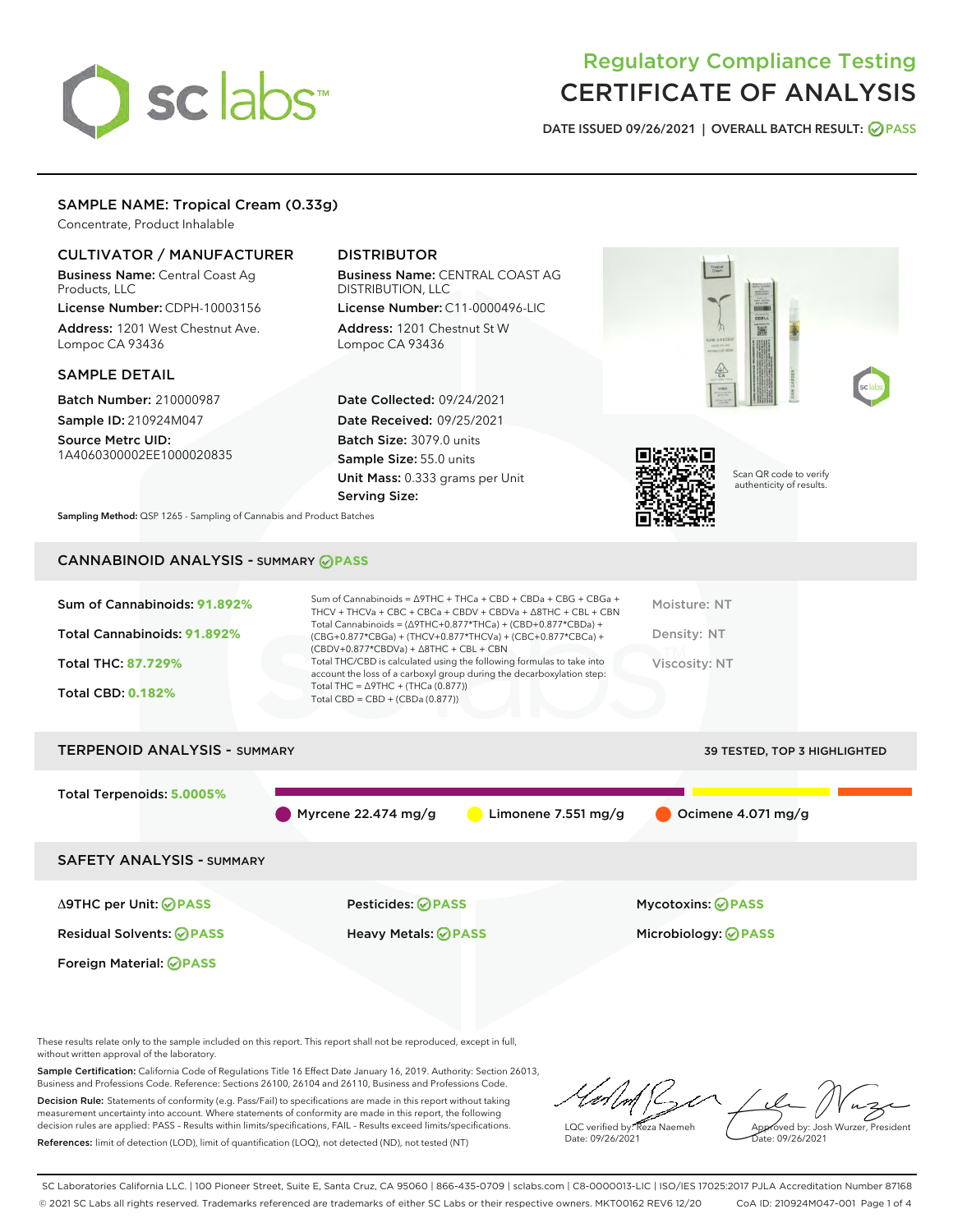



TROPICAL CREAM (0.33G) | DATE ISSUED 09/26/2021 | OVERALL BATCH RESULT: **○** PASS

#### CANNABINOID TEST RESULTS - 09/26/2021 2 PASS

Tested by high-performance liquid chromatography with diode-array detection (HPLC-DAD). **Method:** QSP 1157 - Analysis of Cannabinoids by HPLC-DAD

#### TOTAL CANNABINOIDS: **91.892%**

Total Cannabinoids (Total THC) + (Total CBD) + (Total CBG) + (Total THCV) + (Total CBC) + (Total CBDV) + ∆8THC + CBL + CBN

TOTAL THC: **87.729%** Total THC (∆9THC+0.877\*THCa)

TOTAL CBD: **0.182%**

Total CBD (CBD+0.877\*CBDa)

TOTAL CBG: 3.061% Total CBG (CBG+0.877\*CBGa)

TOTAL THCV: 0.42% Total THCV (THCV+0.877\*THCVa)

TOTAL CBC: ND Total CBC (CBC+0.877\*CBCa)

TOTAL CBDV: ND Total CBDV (CBDV+0.877\*CBDVa)

| <b>COMPOUND</b>            | LOD/LOQ<br>(mg/g) | <b>MEASUREMENT</b><br><b>UNCERTAINTY</b><br>(mg/g) | <b>RESULT</b><br>(mg/g) | <b>RESULT</b><br>(%) |
|----------------------------|-------------------|----------------------------------------------------|-------------------------|----------------------|
| <b>A9THC</b>               | 0.06 / 0.26       | ±30.179                                            | 877.29                  | 87.729               |
| <b>CBG</b>                 | 0.06 / 0.19       | ±1.206                                             | 30.61                   | 3.061                |
| <b>THCV</b>                | 0.1 / 0.2         | ±0.21                                              | 4.2                     | 0.42                 |
| <b>CBN</b>                 | 0.1/0.3           | ±0.17                                              | 2.6                     | 0.26                 |
| $\triangle$ 8THC           | 0.1/0.4           | ±0.19                                              | 2.4                     | 0.24                 |
| <b>CBD</b>                 | 0.07/0.29         | ±0.084                                             | 1.82                    | 0.182                |
| <b>THCa</b>                | 0.05/0.14         | N/A                                                | <b>ND</b>               | <b>ND</b>            |
| <b>THCVa</b>               | 0.07/0.20         | N/A                                                | <b>ND</b>               | <b>ND</b>            |
| <b>CBDa</b>                | 0.02 / 0.19       | N/A                                                | <b>ND</b>               | <b>ND</b>            |
| <b>CBDV</b>                | 0.04/0.15         | N/A                                                | <b>ND</b>               | <b>ND</b>            |
| <b>CBDVa</b>               | 0.03/0.53         | N/A                                                | <b>ND</b>               | <b>ND</b>            |
| <b>CBGa</b>                | 0.1/0.2           | N/A                                                | <b>ND</b>               | <b>ND</b>            |
| <b>CBL</b>                 | 0.06 / 0.24       | N/A                                                | <b>ND</b>               | <b>ND</b>            |
| <b>CBC</b>                 | 0.2 / 0.5         | N/A                                                | <b>ND</b>               | <b>ND</b>            |
| <b>CBCa</b>                | 0.07/0.28         | N/A                                                | <b>ND</b>               | <b>ND</b>            |
| <b>SUM OF CANNABINOIDS</b> |                   |                                                    | 918.92 mg/g             | 91.892%              |

#### **UNIT MASS: 0.333 grams per Unit**

| ∆9THC per Unit                                                                            | 1120 per-package limit | 292.14 mg/unit<br><b>PASS</b> |  |  |  |
|-------------------------------------------------------------------------------------------|------------------------|-------------------------------|--|--|--|
| <b>Total THC per Unit</b>                                                                 |                        | 292.14 mg/unit                |  |  |  |
| <b>CBD per Unit</b>                                                                       |                        | $0.61$ mg/unit                |  |  |  |
| <b>Total CBD per Unit</b>                                                                 |                        | $0.61$ mg/unit                |  |  |  |
| Sum of Cannabinoids<br>per Unit                                                           |                        | 306.00 mg/unit                |  |  |  |
| <b>Total Cannabinoids</b><br>per Unit                                                     |                        | 306.04 mg/unit                |  |  |  |
| <b>MOISTURE TEST RESULT</b><br><b>DENSITY TEST RESULT</b><br><b>VISCOSITY TEST RESULT</b> |                        |                               |  |  |  |

Not Tested

Not Tested

Not Tested

#### TERPENOID TEST RESULTS - 09/26/2021

Terpene analysis utilizing gas chromatography-flame ionization detection (GC-FID). **Method:** QSP 1192 - Analysis of Terpenoids by GC-FID

| <b>COMPOUND</b>         | LOD/LOQ<br>(mg/g) | <b>MEASUREMENT</b><br><b>UNCERTAINTY</b><br>(mg/g) | <b>RESULT</b><br>(mg/g)                         | <b>RESULT</b><br>$(\%)$ |
|-------------------------|-------------------|----------------------------------------------------|-------------------------------------------------|-------------------------|
| <b>Myrcene</b>          | 0.008 / 0.025     | ±0.2899                                            | 22.474                                          | 2.2474                  |
| Limonene                | 0.005 / 0.016     | ±0.1080                                            | 7.551                                           | 0.7551                  |
| Ocimene                 | 0.011 / 0.038     | ±0.1307                                            | 4.071                                           | 0.4071                  |
| $\upbeta$ Caryophyllene | 0.004 / 0.012     | ±0.1264                                            | 3.551                                           | 0.3551                  |
| Terpinolene             | 0.008 / 0.026     | ±0.0559                                            | 2.729                                           | 0.2729                  |
| $\alpha$ Pinene         | 0.005 / 0.017     | ±0.0200                                            | 2.329                                           | 0.2329                  |
| $\beta$ Pinene          | 0.004 / 0.014     | ±0.0215                                            | 1.872                                           | 0.1872                  |
| Terpineol               | 0.016 / 0.055     | ±0.0883                                            | 1.438                                           | 0.1438                  |
| Linalool                | 0.009 / 0.032     | ±0.0464                                            | 1.221                                           | 0.1221                  |
| $\alpha$ Humulene       | 0.009 / 0.029     | ±0.0300                                            | 0.935                                           | 0.0935                  |
| Fenchol                 | 0.010 / 0.034     | ±0.0173                                            | 0.448                                           | 0.0448                  |
| Valencene               | 0.009 / 0.030     | ±0.0185                                            | 0.268                                           | 0.0268                  |
| trans-ß-Farnesene       | 0.008 / 0.025     | ±0.0081                                            | 0.227                                           | 0.0227                  |
| Camphene                | 0.005 / 0.015     | ±0.0019                                            | 0.166                                           | 0.0166                  |
| $\alpha$ Phellandrene   | 0.006 / 0.020     | ±0.0015                                            | 0.111                                           | 0.0111                  |
| <b>Borneol</b>          | 0.005 / 0.016     | ±0.0041                                            | 0.098                                           | 0.0098                  |
| Guaiol                  | 0.009 / 0.030     | ±0.0040                                            | 0.084                                           | 0.0084                  |
| 3 Carene                | 0.005 / 0.018     | ±0.0011                                            | 0.080                                           | 0.0080                  |
| $\alpha$ Terpinene      | 0.005 / 0.017     | ±0.0012                                            | 0.078                                           | 0.0078                  |
| $\alpha$ Bisabolol      | 0.008 / 0.026     | ±0.0035                                            | 0.066                                           | 0.0066                  |
| $\gamma$ Terpinene      | 0.006 / 0.018     | ±0.0010                                            | 0.057                                           | 0.0057                  |
| Fenchone                | 0.009 / 0.028     | ±0.0014                                            | 0.049                                           | 0.0049                  |
| Nerolidol               | 0.009 / 0.028     | ±0.0029                                            | 0.046                                           | 0.0046                  |
| Citronellol             | 0.003 / 0.010     | ±0.0016                                            | 0.033                                           | 0.0033                  |
| Sabinene                | 0.004 / 0.014     | ±0.0002                                            | 0.015                                           | 0.0015                  |
| Geraniol                | 0.002 / 0.007     | ±0.0004                                            | 0.008                                           | 0.0008                  |
| p-Cymene                | 0.005 / 0.016     | N/A                                                | <loq< th=""><th><loq< th=""></loq<></th></loq<> | <loq< th=""></loq<>     |
| Sabinene Hydrate        | 0.006 / 0.022     | N/A                                                | <loq< th=""><th><loq< th=""></loq<></th></loq<> | <loq< th=""></loq<>     |
| Nerol                   | 0.003 / 0.011     | N/A                                                | <loq< th=""><th><loq< th=""></loq<></th></loq<> | <loq< th=""></loq<>     |
| Caryophyllene           | 0.010 / 0.033     | N/A                                                | <loq< th=""><th><loq< th=""></loq<></th></loq<> | <loq< th=""></loq<>     |
| Eucalyptol              | 0.006 / 0.018     | N/A                                                | ND                                              | ND                      |
| (-)-Isopulegol          | 0.005 / 0.016     | N/A                                                | ND                                              | ND                      |
| Camphor                 | 0.006 / 0.019     | N/A                                                | ND                                              | <b>ND</b>               |
| Isoborneol              | 0.004 / 0.012     | N/A                                                | ND                                              | <b>ND</b>               |
| Menthol                 | 0.008 / 0.025     | N/A                                                | ND                                              | ND                      |
| R-(+)-Pulegone          | 0.003 / 0.011     | N/A                                                | ND                                              | ND                      |
| <b>Geranyl Acetate</b>  | 0.004 / 0.014     | N/A                                                | ND                                              | ND                      |
| $\alpha$ Cedrene        | 0.005 / 0.016     | N/A                                                | ND                                              | ND                      |
| Cedrol                  | 0.008 / 0.027     | N/A                                                | ND                                              | ND                      |
| <b>TOTAL TERPENOIDS</b> |                   |                                                    | 50.005 mg/g                                     | 5.0005%                 |

SC Laboratories California LLC. | 100 Pioneer Street, Suite E, Santa Cruz, CA 95060 | 866-435-0709 | sclabs.com | C8-0000013-LIC | ISO/IES 17025:2017 PJLA Accreditation Number 87168 © 2021 SC Labs all rights reserved. Trademarks referenced are trademarks of either SC Labs or their respective owners. MKT00162 REV6 12/20 CoA ID: 210924M047-001 Page 2 of 4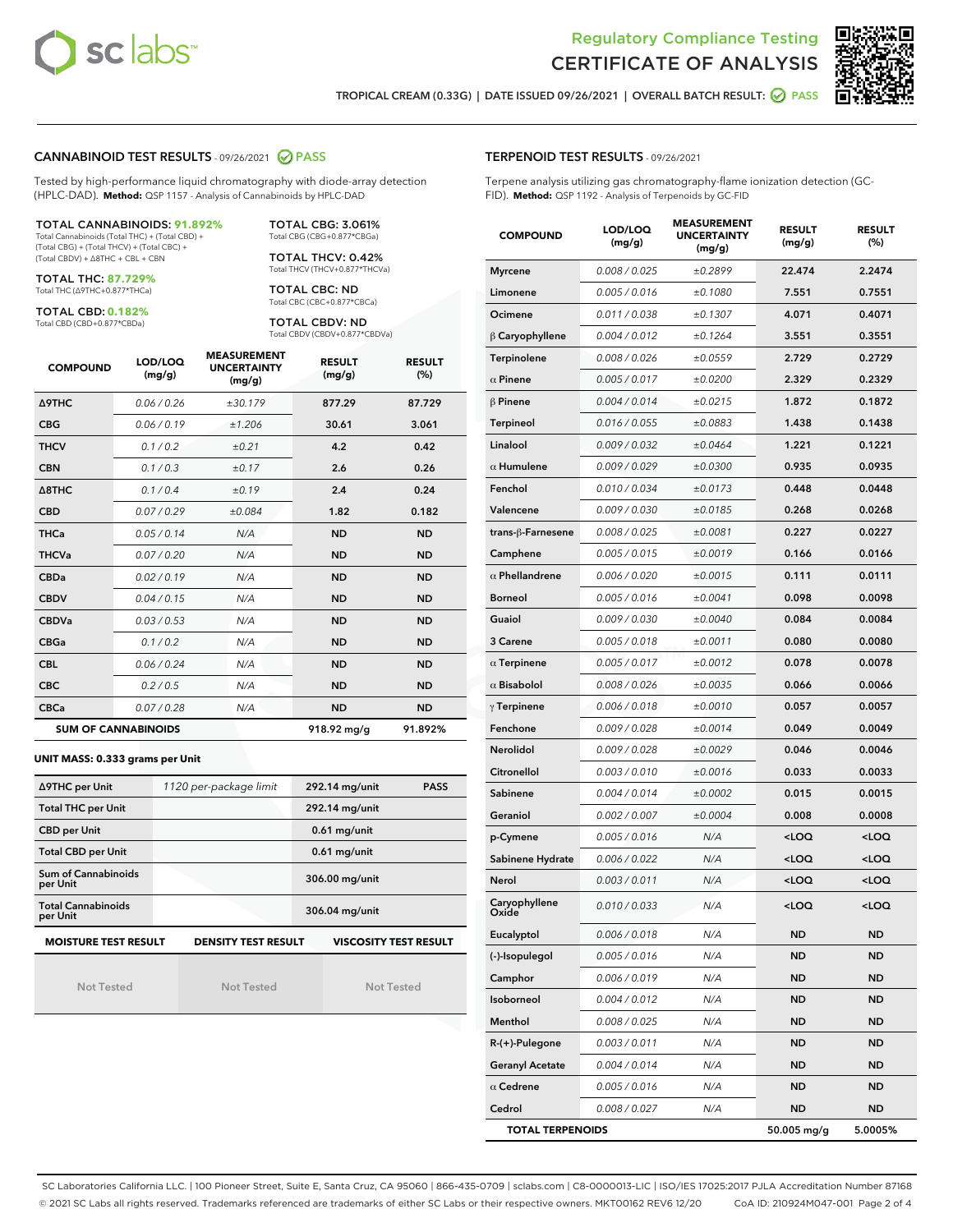



TROPICAL CREAM (0.33G) | DATE ISSUED 09/26/2021 | OVERALL BATCH RESULT: @ PASS

## CATEGORY 1 PESTICIDE TEST RESULTS - 09/26/2021 2 PASS

Pesticide and plant growth regulator analysis utilizing high-performance liquid chromatography-mass spectrometry (HPLC-MS) or gas chromatography-mass spectrometry (GC-MS). \*GC-MS utilized where indicated. **Method:** QSP 1212 - Analysis of Pesticides and Mycotoxins by LC-MS or QSP 1213 - Analysis of Pesticides by GC-MS

| <b>COMPOUND</b>             | LOD/LOQ<br>$(\mu g/g)$ | <b>ACTION</b><br><b>LIMIT</b><br>$(\mu g/g)$ | <b>MEASUREMENT</b><br><b>UNCERTAINTY</b><br>$(\mu g/g)$ | <b>RESULT</b><br>$(\mu g/g)$ | <b>RESULT</b> |
|-----------------------------|------------------------|----------------------------------------------|---------------------------------------------------------|------------------------------|---------------|
| Aldicarb                    | 0.03 / 0.08            | $\ge$ LOD                                    | N/A                                                     | <b>ND</b>                    | <b>PASS</b>   |
| Carbofuran                  | 0.02/0.05              | $>$ LOD                                      | N/A                                                     | <b>ND</b>                    | <b>PASS</b>   |
| Chlordane*                  | 0.03 / 0.08            | $\ge$ LOD                                    | N/A                                                     | <b>ND</b>                    | <b>PASS</b>   |
| Chlorfenapyr*               | 0.03/0.10              | $>$ LOD                                      | N/A                                                     | <b>ND</b>                    | <b>PASS</b>   |
| Chlorpyrifos                | 0.02 / 0.06            | $\ge$ LOD                                    | N/A                                                     | <b>ND</b>                    | <b>PASS</b>   |
| Coumaphos                   | 0.02 / 0.07            | $\ge$ LOD                                    | N/A                                                     | <b>ND</b>                    | <b>PASS</b>   |
| Daminozide                  | 0.02 / 0.07            | $\ge$ LOD                                    | N/A                                                     | <b>ND</b>                    | <b>PASS</b>   |
| <b>DDVP</b><br>(Dichlorvos) | 0.03/0.09              | $\ge$ LOD                                    | N/A                                                     | <b>ND</b>                    | <b>PASS</b>   |
| Dimethoate                  | 0.03/0.08              | $>$ LOD                                      | N/A                                                     | <b>ND</b>                    | <b>PASS</b>   |
| Ethoprop(hos)               | 0.03/0.10              | $\ge$ LOD                                    | N/A                                                     | <b>ND</b>                    | <b>PASS</b>   |
| Etofenprox                  | 0.02 / 0.06            | $\ge$ LOD                                    | N/A                                                     | <b>ND</b>                    | <b>PASS</b>   |
| Fenoxycarb                  | 0.03 / 0.08            | $\ge$ LOD                                    | N/A                                                     | <b>ND</b>                    | <b>PASS</b>   |
| Fipronil                    | 0.03/0.08              | $>$ LOD                                      | N/A                                                     | <b>ND</b>                    | <b>PASS</b>   |
| Imazalil                    | 0.02 / 0.06            | $\ge$ LOD                                    | N/A                                                     | <b>ND</b>                    | <b>PASS</b>   |
| Methiocarb                  | 0.02 / 0.07            | $\ge$ LOD                                    | N/A                                                     | <b>ND</b>                    | <b>PASS</b>   |
| Methyl<br>parathion         | 0.03/0.10              | $\ge$ LOD                                    | N/A                                                     | <b>ND</b>                    | <b>PASS</b>   |
| <b>Mevinphos</b>            | 0.03/0.09              | $>$ LOD                                      | N/A                                                     | <b>ND</b>                    | <b>PASS</b>   |
| Paclobutrazol               | 0.02 / 0.05            | $\ge$ LOD                                    | N/A                                                     | <b>ND</b>                    | <b>PASS</b>   |
| Propoxur                    | 0.03/0.09              | $\ge$ LOD                                    | N/A                                                     | <b>ND</b>                    | <b>PASS</b>   |
| Spiroxamine                 | 0.03 / 0.08            | $\ge$ LOD                                    | N/A                                                     | <b>ND</b>                    | <b>PASS</b>   |
| Thiacloprid                 | 0.03/0.10              | $\ge$ LOD                                    | N/A                                                     | <b>ND</b>                    | <b>PASS</b>   |

#### CATEGORY 2 PESTICIDE TEST RESULTS - 09/26/2021 @ PASS

| <b>COMPOUND</b>          | LOD/LOO<br>$(\mu g/g)$ | <b>ACTION</b><br>LIMIT<br>$(\mu g/g)$ | <b>MEASUREMENT</b><br><b>UNCERTAINTY</b><br>$(\mu g/g)$ | <b>RESULT</b><br>$(\mu g/g)$ | <b>RESULT</b> |
|--------------------------|------------------------|---------------------------------------|---------------------------------------------------------|------------------------------|---------------|
| Abamectin                | 0.03/0.10              | 0.1                                   | N/A                                                     | <b>ND</b>                    | <b>PASS</b>   |
| Acephate                 | 0.02/0.07              | 0.1                                   | N/A                                                     | <b>ND</b>                    | <b>PASS</b>   |
| Acequinocyl              | 0.02/0.07              | 0.1                                   | N/A                                                     | <b>ND</b>                    | <b>PASS</b>   |
| Acetamiprid              | 0.02/0.05              | 0.1                                   | N/A                                                     | <b>ND</b>                    | <b>PASS</b>   |
| Azoxystrobin             | 0.02/0.07              | 0.1                                   | N/A                                                     | <b>ND</b>                    | <b>PASS</b>   |
| <b>Bifenazate</b>        | 0.01 / 0.04            | 0.1                                   | N/A                                                     | <b>ND</b>                    | <b>PASS</b>   |
| <b>Bifenthrin</b>        | 0.02 / 0.05            | 3                                     | N/A                                                     | <b>ND</b>                    | <b>PASS</b>   |
| <b>Boscalid</b>          | 0.03/0.09              | 0.1                                   | N/A                                                     | <b>ND</b>                    | <b>PASS</b>   |
| Captan                   | 0.19/0.57              | 0.7                                   | N/A                                                     | <b>ND</b>                    | <b>PASS</b>   |
| Carbaryl                 | 0.02/0.06              | 0.5                                   | N/A                                                     | <b>ND</b>                    | <b>PASS</b>   |
| Chlorantranilip-<br>role | 0.04/0.12              | 10                                    | N/A                                                     | <b>ND</b>                    | <b>PASS</b>   |
| Clofentezine             | 0.03/0.09              | 0.1                                   | N/A                                                     | <b>ND</b>                    | <b>PASS</b>   |

|  | <b>CATEGORY 2 PESTICIDE TEST RESULTS</b> - 09/26/2021 continued |  |  |
|--|-----------------------------------------------------------------|--|--|
|  |                                                                 |  |  |

| <b>COMPOUND</b>               | LOD/LOQ<br>(µg/g) | <b>ACTION</b><br><b>LIMIT</b><br>(µg/g) | <b>MEASUREMENT</b><br><b>UNCERTAINTY</b><br>$(\mu g/g)$ | <b>RESULT</b><br>(µg/g) | <b>RESULT</b> |
|-------------------------------|-------------------|-----------------------------------------|---------------------------------------------------------|-------------------------|---------------|
| Cyfluthrin                    | 0.12 / 0.38       | $\overline{c}$                          | N/A                                                     | <b>ND</b>               | <b>PASS</b>   |
| Cypermethrin                  | 0.11 / 0.32       | 1                                       | N/A                                                     | <b>ND</b>               | <b>PASS</b>   |
| <b>Diazinon</b>               | 0.02 / 0.05       | 0.1                                     | N/A                                                     | <b>ND</b>               | <b>PASS</b>   |
| Dimethomorph                  | 0.03 / 0.09       | 2                                       | N/A                                                     | <b>ND</b>               | <b>PASS</b>   |
| Etoxazole                     | 0.02 / 0.06       | 0.1                                     | N/A                                                     | <b>ND</b>               | <b>PASS</b>   |
| Fenhexamid                    | 0.03 / 0.09       | 0.1                                     | N/A                                                     | <b>ND</b>               | <b>PASS</b>   |
| Fenpyroximate                 | 0.02 / 0.06       | 0.1                                     | N/A                                                     | <b>ND</b>               | <b>PASS</b>   |
| Flonicamid                    | 0.03 / 0.10       | 0.1                                     | N/A                                                     | <b>ND</b>               | <b>PASS</b>   |
| Fludioxonil                   | 0.03 / 0.10       | 0.1                                     | N/A                                                     | <b>ND</b>               | <b>PASS</b>   |
| Hexythiazox                   | 0.02 / 0.07       | 0.1                                     | N/A                                                     | <b>ND</b>               | <b>PASS</b>   |
| Imidacloprid                  | 0.04 / 0.11       | 5                                       | N/A                                                     | <b>ND</b>               | <b>PASS</b>   |
| Kresoxim-methyl               | 0.02 / 0.07       | 0.1                                     | N/A                                                     | <b>ND</b>               | <b>PASS</b>   |
| Malathion                     | 0.03 / 0.09       | 0.5                                     | N/A                                                     | <b>ND</b>               | <b>PASS</b>   |
| Metalaxyl                     | 0.02 / 0.07       | $\overline{c}$                          | N/A                                                     | <b>ND</b>               | <b>PASS</b>   |
| Methomyl                      | 0.03 / 0.10       | $\mathcal{I}$                           | N/A                                                     | <b>ND</b>               | <b>PASS</b>   |
| Myclobutanil                  | 0.03 / 0.09       | 0.1                                     | N/A                                                     | <b>ND</b>               | <b>PASS</b>   |
| <b>Naled</b>                  | 0.02 / 0.07       | 0.1                                     | N/A                                                     | <b>ND</b>               | <b>PASS</b>   |
| Oxamyl                        | 0.04 / 0.11       | 0.5                                     | N/A                                                     | <b>ND</b>               | <b>PASS</b>   |
| Pentachloronitro-<br>benzene* | 0.03/0.09         | 0.1                                     | N/A                                                     | <b>ND</b>               | <b>PASS</b>   |
| Permethrin                    | 0.04 / 0.12       | 0.5                                     | N/A                                                     | <b>ND</b>               | <b>PASS</b>   |
| Phosmet                       | 0.03 / 0.10       | 0.1                                     | N/A                                                     | <b>ND</b>               | <b>PASS</b>   |
| Piperonylbu-<br>toxide        | 0.02 / 0.07       | 3                                       | N/A                                                     | <b>ND</b>               | <b>PASS</b>   |
| Prallethrin                   | 0.03 / 0.08       | 0.1                                     | N/A                                                     | <b>ND</b>               | <b>PASS</b>   |
| Propiconazole                 | 0.02 / 0.07       | 0.1                                     | N/A                                                     | <b>ND</b>               | <b>PASS</b>   |
| Pyrethrins                    | 0.04 / 0.12       | 0.5                                     | N/A                                                     | <b>ND</b>               | <b>PASS</b>   |
| Pyridaben                     | 0.02 / 0.07       | 0.1                                     | N/A                                                     | <b>ND</b>               | <b>PASS</b>   |
| Spinetoram                    | 0.02 / 0.07       | 0.1                                     | N/A                                                     | <b>ND</b>               | <b>PASS</b>   |
| Spinosad                      | 0.02 / 0.07       | 0.1                                     | N/A                                                     | <b>ND</b>               | <b>PASS</b>   |
| Spiromesifen                  | 0.02 / 0.05       | 0.1                                     | N/A                                                     | <b>ND</b>               | <b>PASS</b>   |
| Spirotetramat                 | 0.02 / 0.06       | 0.1                                     | N/A                                                     | ND                      | <b>PASS</b>   |
| Tebuconazole                  | 0.02 / 0.07       | 0.1                                     | N/A                                                     | <b>ND</b>               | <b>PASS</b>   |
| Thiamethoxam                  | 0.03 / 0.10       | 5                                       | N/A                                                     | <b>ND</b>               | <b>PASS</b>   |
| Trifloxystrobin               | 0.03 / 0.08       | 0.1                                     | N/A                                                     | <b>ND</b>               | <b>PASS</b>   |

SC Laboratories California LLC. | 100 Pioneer Street, Suite E, Santa Cruz, CA 95060 | 866-435-0709 | sclabs.com | C8-0000013-LIC | ISO/IES 17025:2017 PJLA Accreditation Number 87168 © 2021 SC Labs all rights reserved. Trademarks referenced are trademarks of either SC Labs or their respective owners. MKT00162 REV6 12/20 CoA ID: 210924M047-001 Page 3 of 4